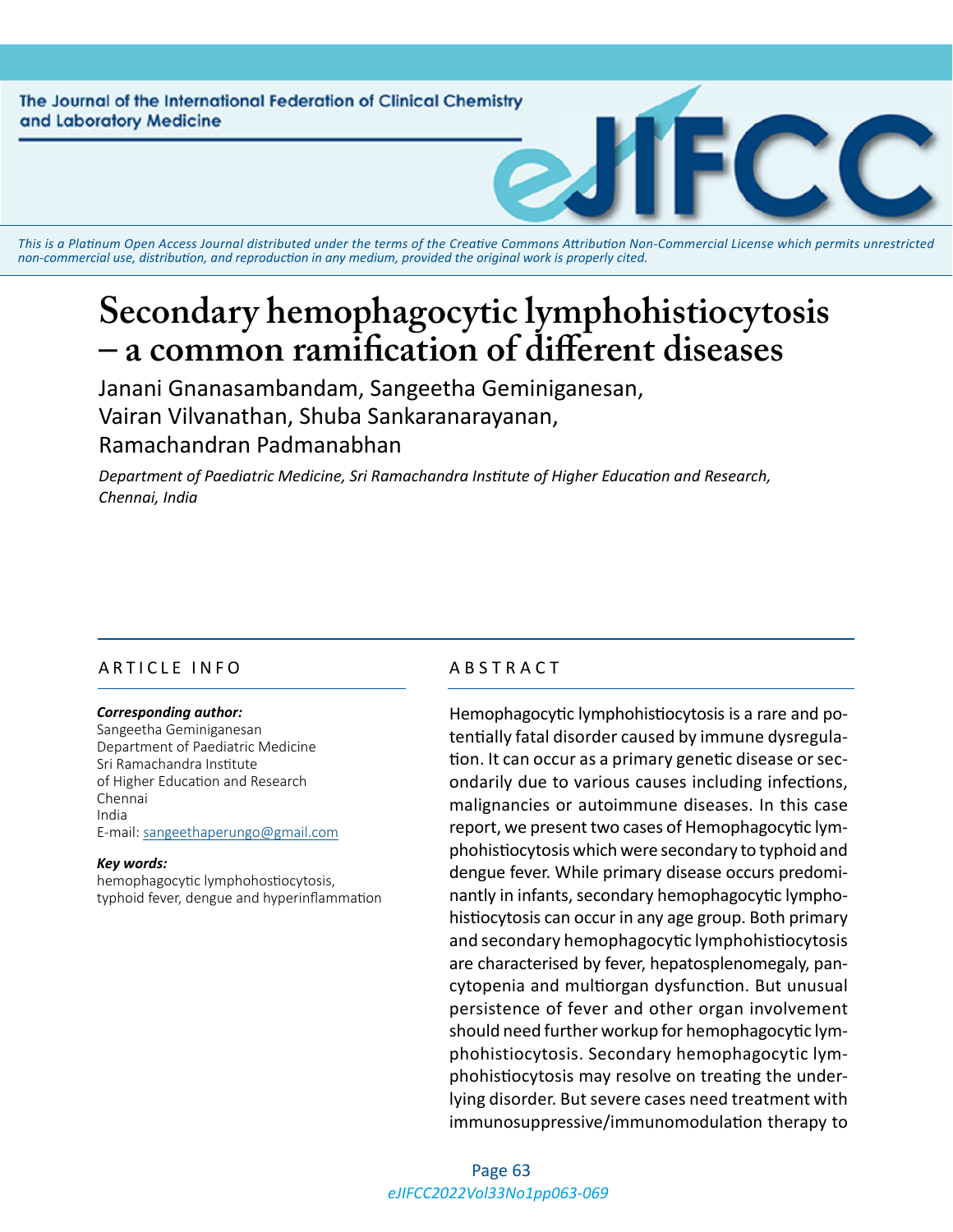prevent morbidity. Early clinical suspicion, prompt diagnosis and treatment of hemophagocytic lymphohistiocytosis are essential to prevent deleterious effects to health.

#### \*\*\*\*\*

## **INTRODUCTION**

Hemophagocytic lymphohistiocytosis (HLH), also identified as hemophagocytic syndrome, is an aggressive, life-threatening hematological syndrome characterised by unregulated immune activation resulting in malignant inflammation and multi-organ failure (1). The reported annual incidence of HLH is approximately 1.2 per million individuals. The mortality rate is very high, 95% if left untreated. Based on the underlying etiology, HLH is classified into primary (genetic) and secondary (acquired), both of which clinically manifest as acute or subacute febrile illness with hepatosplenomegaly, bi- or trilineage cytopenia, hypertriglyceridemia and hypofibrinogenemia. Inherited genetic mutations play a major role in primary HLH, whereas secondary HLH is commonly associated with infections, autoimmune disorders or malignancies (2). We report here the cases of two children who presented with acquired HLH secondary to enteric fever and dengue.

# **CLINICAL CASE DESCRIPTION**

#### *Case 1*

A 5-year-old girl presented with high grade fever, abdominal pain and loose stools for 5 days, associated with reduced activity and poor oral intake for 2 days. There was history of fast breathing and reduced frequency of urine for a day. No history of vomiting, rash, joint pain, jaundice or edema. On examination, the child had tachypnea (respiratory rate - 87/min), tachycardia (heart rate - 160/min), cool peripheries, peripheral pulses were feeble and blood pressure was 100/70 mmHg. Her liver was enlarged to 4 cm below right costal margin and spleen was 3 cm below left costal margin. Both were soft in consistency and non-tender. There were no added sounds on auscultation. Provisional diagnosis of sepsis with compensated shock was made. Differential diagnosis was pneumonia, typhoid fever, scrub typhus and dengue fever.

## *Management and outcome*

Baseline investigations revealed pancytopenia (total WBC count-3820 cells/mm<sup>3</sup> , hemoglobin  $-8.4$  g/dl, platelets  $-39 \times 10^9$ /L), elevated liver enzymes (SGOT - 368 U/L, SGPT - 167 U/L), C reactive protein 86 mg/dL and normal renal parameters. Thorax ultrasound showed right-sided pleural effusion with bilateral B lines. Treatment was commenced with high flow oxygen by nasal cannula with FiO<sub>2</sub> of 30% and flow of 24L/ min and was resuscitated with fluid bolus 20 ml/kg, normal saline. Intravenous ceftriaxone was started after drawing blood for culture. In view of high-grade fever which did not touch the baseline, increasing hepatosplenomegaly and worsening pancytopenia on day 8 of illness, HLH work-up was initiated. Serum ferritin was elevated (11167 ng/mL) with hypofibrinogenemia (152.3 mg/dL) and hypertriglyceridemia (279mg/dL). Brain natriuretic peptide was very high (6622 pg/mL) and echocardiogram (ECHO) revealed left ventricular dysfunction (ejection fraction-45%, normal being >65%) suggesting myocarditis. Hence, she was started on dobutamine and milrinone infusion. Bone marrow aspiration showed hemophagocytes (Figure.1). Blood culture grew Salmonella typhi, which was sensitive to ceftriaxone. In view of worsening clinical condition and elevated inflammatory markers, child was given intravenous immunoglobulin 2 g/kg over 48 hrs. Child gradually improved, fever spikes started decreasing, tachypnea settled and she was weaned off from HFNC and inotropic support. She was continued on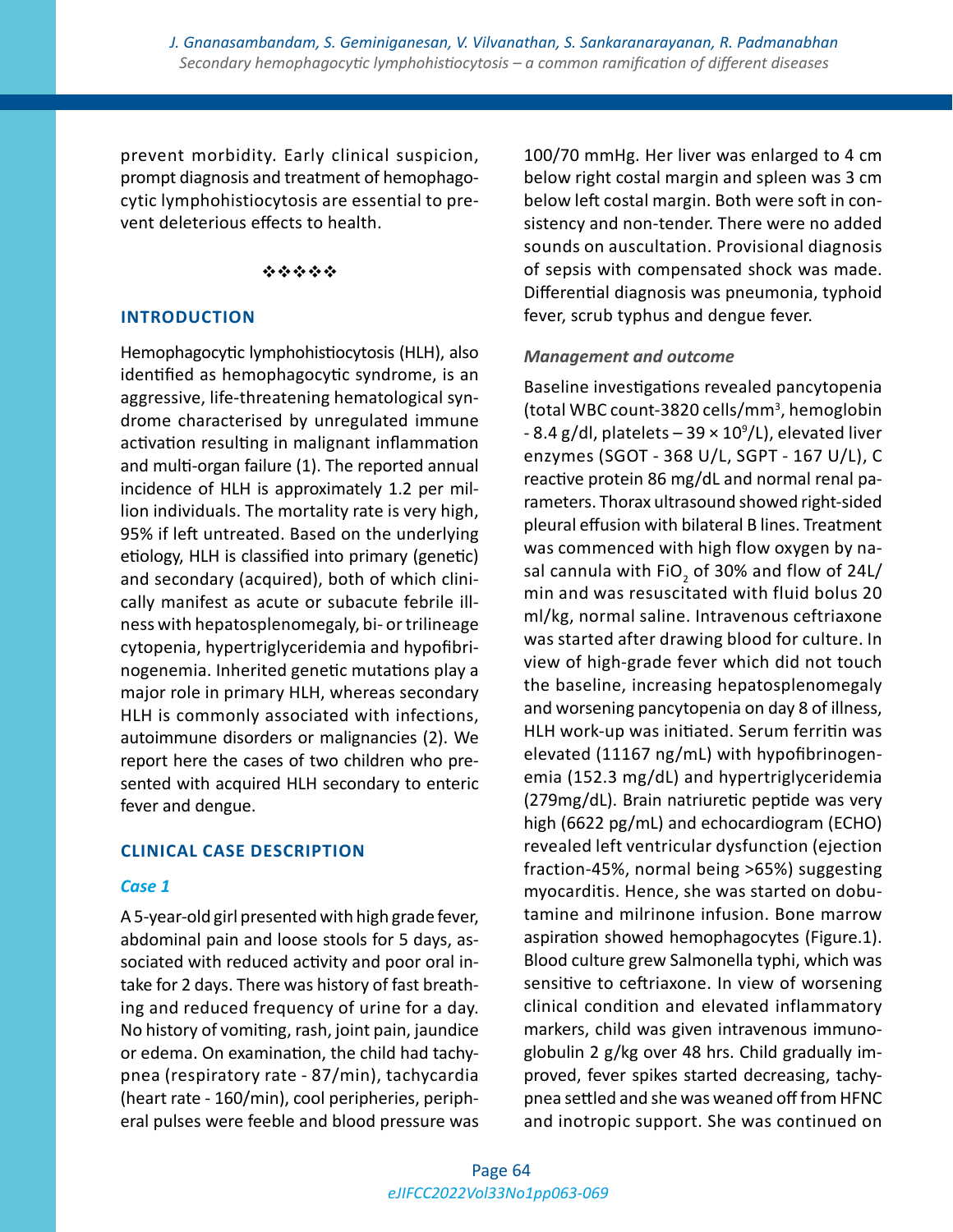

enalapril, aspirin, furosemide and spironolactone. On follow up at 4 weeks, ECHO was normal and anti-failure measures were stopped.

# *Case 2*

A 4-year-old girl presented with fever and skin rash over the lower limbs that commenced 5 and 3 days ago, respectively. She also had vomiting and reduced urine output for a day. On examination, she was conscious and oriented. Her heart rate was 170/min, respiratory rate was 40/min, blood pressure was 70/50 mmHg with cool peripheries, feeble peripheral pulses and capillary refill time > 3 seconds. She had macular erythematous blanching rash over both lower limbs and forearms. Her liver was enlarged to

4 cm, soft in consistency, with mild tenderness. Other examinations were normal.

# *Management and outcome*

She was provisionally diagnosed to have dengue fever with hypotensive shock and resuscitated with 30 ml/kg normal saline fluid bolus. She had severe thrombocytopenia (30 ×10<sup>9</sup>/L) with hemoconcentration (Hb- 14.5 g/dL; PCV 48). Her liver enzymes were elevated (SGOT: 524 U/L and SGPT: 124 U/L). Dengue IgM was positive. On day 3 of admission, she had persistent fever and developed pleural effusion, requiring oxygen support. In view of persistent fever for 8 days, HLH workup was done. Child had hyperferritinemia (7500 ng/mL), hypofibrinogenemia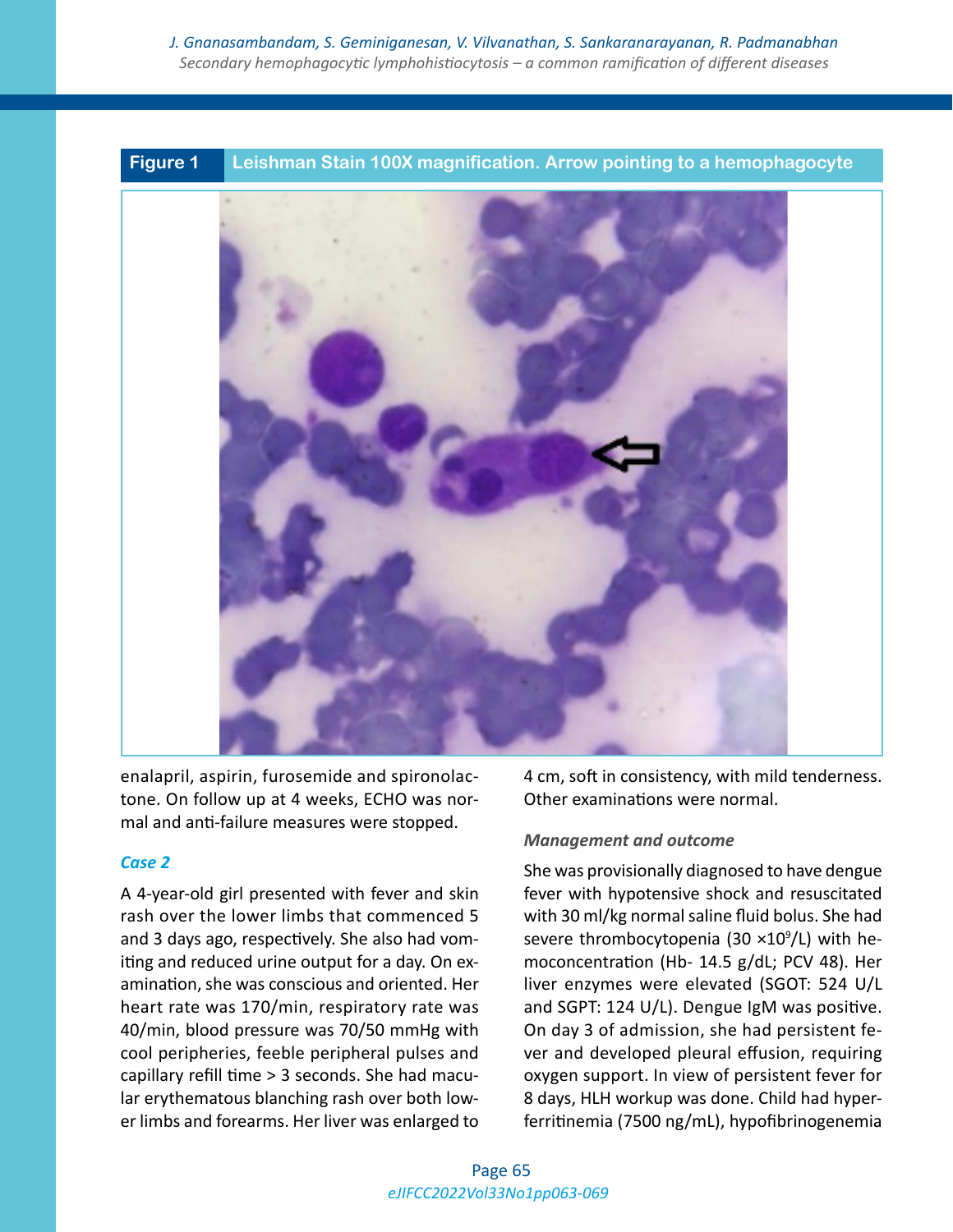(132.7 mg/dL) and hypertriglyceridemia (251 mg/dL). ECHO was normal. Intravenous immunoglobulin was given at 2 g/kg over 48 hours. During the next 48 hours, her fever spikes settled and platelet count started increasing and she was discharged.

Laboratory parameters of both cases have been listed in Table 1.

# **DISCUSSION**

Hemophagocytic lymphohistiocytosis is an immune-mediated life-threatening hyperinflammatory syndrome, which was initially described by pediatricians Robb-Smith and Scott in 1939. It is characterized by uninterrupted hyperinflammatory response associated with abnormal activation of macrophages and lymphocytes, resulting in hypercytokinemia (3)(4). Primary HLH occurs due to a variety of genetic abnormalities and frequently presents during infancy and early childhood, while secondary HLH is less age-restricted and it is more common in older children and adults. HLH can be triggered by a variety of events that disrupt immune homeostasis, with infection being a common trigger in both genetic and sporadic cases. Viruses are most commonly associated with secondary HLH, particularly Epstein-Barr virus, but tuberculosis, malaria, dengue, leishmaniasis and typhoid are important infections that trigger HLH, especially in tropical countries (5). In the present report, the triggers implicated were dengue and typhoid fever.

The pathogenetic mechanisms of HLH is impaired activation of innate immune system, precisely natural killer (NK) cells and CD 8+ cytotoxic T-lymphocytes (CTL), resulting in release of abundant inflammatory cytokines that promote cytokine network formation and macrophage infiltration. The liver, spleen and lungs are the commonly affected organs, but HLH can affect all organs of the body. In a healthy immune system, CD 8+ cytotoxic T-lymphocytes and NK cells secrete two cytolytic enzymes: granzyme and

| Table 1                              | Laboratory values of the cases |        |                      |
|--------------------------------------|--------------------------------|--------|----------------------|
| <b>Parameter</b>                     | Case 1                         | Case 2 | <b>Normal values</b> |
| Total Count (cells/mm <sup>3</sup> ) | 3820                           | 5700   | 5000 - 17000         |
| $Hb$ (g/dL)                          | 8.4                            | 10.8   | $11 - 14$            |
| Platelets (×10 <sup>9</sup> /L)      | 36                             | 30     | 150-400              |
| SGOT (U/L)                           | 368                            | 524    | $35$                 |
| SGPT (U/L)                           | 167                            | 124    | 13-45                |
| Ferritin (ng/mL)                     | 11167                          | 7500   | $13 - 150$           |
| Triglyceride (mg/dL)                 | 279                            | 251    | < 150                |
| Fibrinogen (mg/dL)                   | 152.3                          | 132.7  | $170 - 405$          |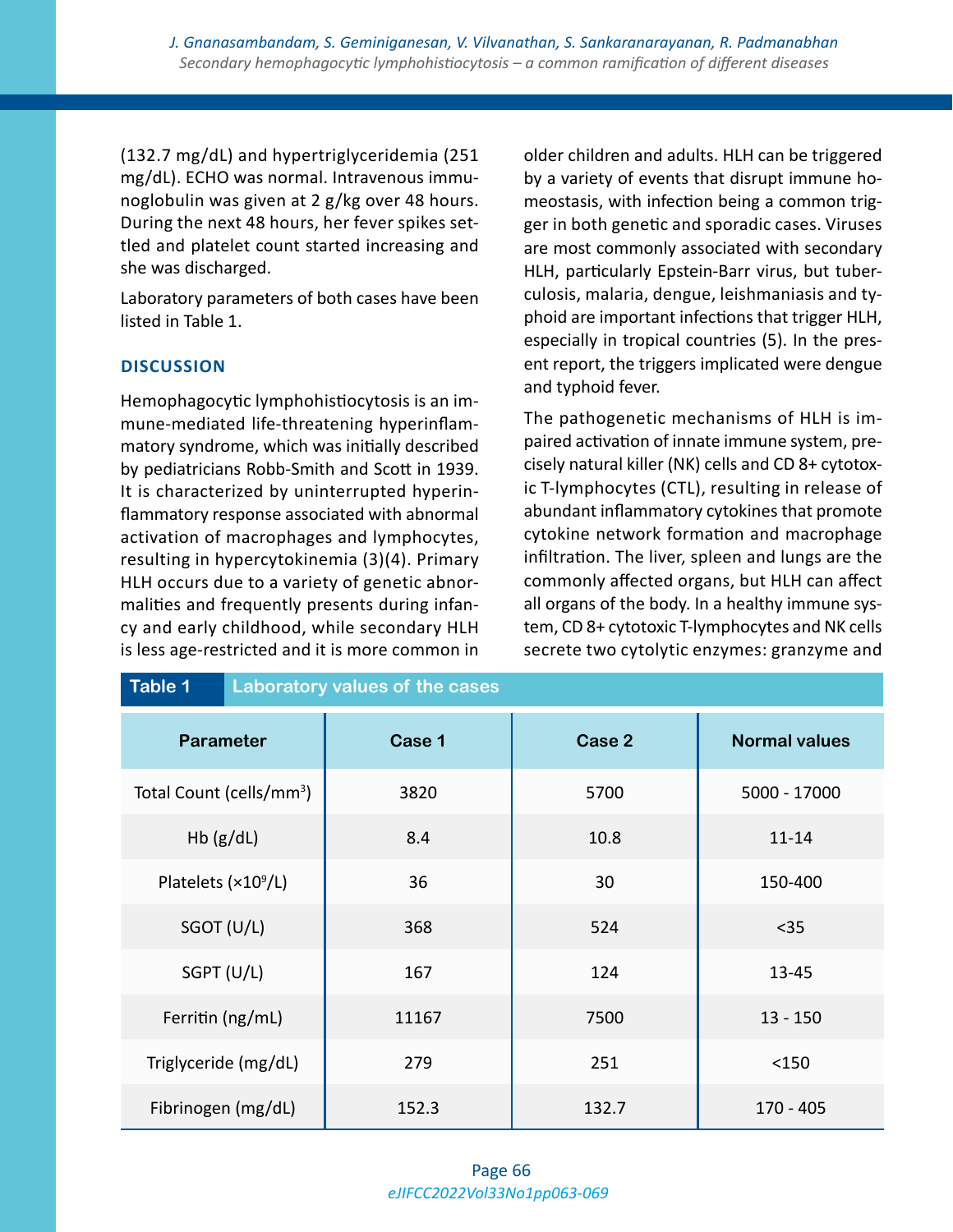perforin. Perforin creates destabilizing pores in the membrane of the target cell which results in target cell destruction.

In patients with HLH, dysfunction of these cytosolic proteins causes reduced function of CD 8+ cytotoxic T-lymphocytes and NK-cell. The impaired cells loose its ability to eliminate virus-infected cells and instead uninterruptedly secrete inflammatory cytokines. In addition, these cytokines activate antigen-presenting cells (histiocytes and macrophages) to produce more cytokines. This results in a vicious cycle that amplifies the cytokine secretion of CD 8+ T-lymphocytes, NK cells, and macrophages, thus generating a cytokine storm. Hyperproduction of cytokines, including tumour necrosis factor α, interleukin 6 and interferon γ by virus-infected T-lymphocytes may play a role in the pathogenesis of dengueassociated HLH. Recently, enhanced antigen presentation and repetitive interferon γ-dependent stimulation of Toll-like receptors (TLRs) have also been postulated as causal mechanisms of reactive HLH. Direct activation of TLRs by intracellular pathogens that persist in histiocytes may explain the pathogenesis of typhoid-associated HLH.

The clinical features of HLH can be explained by 3 cellular pathways: 1) uncontrolled activation of macrophages and CD8+ T-lymphocytes; 2) hyperproliferation and infiltration of these cells into various organs; and 3) hypercytokinemia, resulting in progressive multi-organ dysfunction. Early symptoms of HLH are non-specific and can mimic common infections. The cardinal symptoms of the disease include continuous fever (>38·5°C), enlarged lymphohemopoietic organs and bi- or tri-lineage cytopenia. Neurological abnormalities are observed in nearly one-third of patients with HLH. The disease can also affect other vital organ systems, including the respiratory system, heart, kidneys and skin. Both the children presented here had

lung involvement and one child had myocarditis in addition to respiratory distress.

Diagnosis of secondary HLH is challenging because of nonspecific clinical features. Hemophagocytic lymphohistiocytosis should be clinically suspected in all patients presenting with undiagnosed, continuous high-grade fever and evidence of multi-organ involvement. The diagnostic criteria proposed by the HLH-2004 study, requires 5 out of 8 parameters for the diagnosis of HLH (Table 2)(6). An elevated serum ferritin level is very common in children with HLH and has high sensitivity and specificity. Most patients with HLH will have hepatitis, characterised by elevated liver enzymes, lactate dehydrogenase and bilirubin. Hypertriglyceridemia and abnormal coagulation parameters are also frequently seen. The detection of hemophagocytosis, a hallmark of activated macrophages in the bone marrow, is supportive for diagnosis, however bone marrow biopsies are neither specific nor sensitive for conclusive diagnosis. Recently, flow cytometry has been implicated as a screening tool for identifying patients with genetic predisposition to HLH. Transient defect in NK cells and CTL cells function may be noted in secondary HLH while the changes will be persistent in primary HLH (7). Similar manifestation of continuous fever with multi-organ involvement can happen in multisystem inflammatory syndrome in children (MIS-C) following COVID-19 infection. But both the patients were negative for COVID-19 serology.

The initial goal of therapy in patients with HLH is to suppress the unregulated severe hyperinflammation, since both genetic and acquired forms of HLH can initially be managed by the same treatment protocol. Following this, the goal of therapy shifts towards identification of underlying triggering agents, as patients with primary HLH may require hematopoietic stem cell transplantation. Most cases of secondary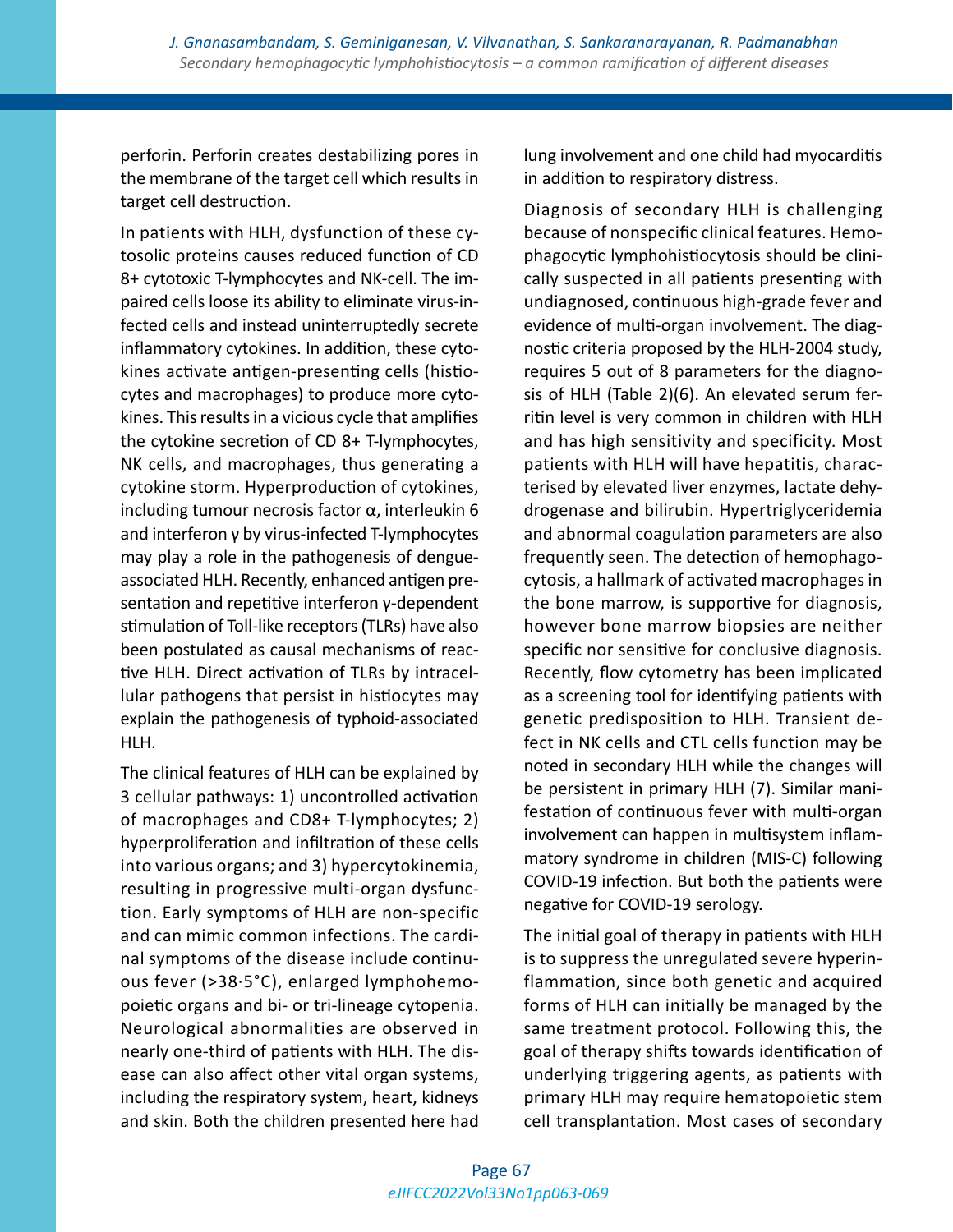*J. Gnanasambandam, S. Geminiganesan, V. Vilvanathan, S. Sankaranarayanan, R. Padmanabhan Secondary hemophagocytic lymphohistiocytosis – a common ramification of different diseases*

HLH resolve once the underlying disease is treated like in our children.

Regarding treatment of dengue-associated HLH, other similar cases reported in the literature showed that few cases have recovered with supportive therapy only. Intravenous immunoglobulin G has been used in few cases either alone or with steroids (8)(9). The treatment of dengue-associated HLH using intravenous immunoglobulin G seems to be associated with favourable outcome, as in this case report. On the other hand, typhoid is one of the bacterial infections, that can be a potential trigger for HLH. Treatment of the inciting bacterial pathogen is often inadequate and in most of the cases it is essential to start lifesaving therapy with immunosuppressants and immunomodulators as early as possible to prevent mortality(10).

Given the poor outcomes of HLH and the rapidity with which the disease progresses to cause fatal multi-organ failure, it is essential that signs and symptoms of hypercytokinemia are not overlooked and that the hyperinflammatory state is suppressed as soon as possible. In addition, it is imperative to detect the triggering event in secondary HLH and initiate prompt treatment to achieve successful outcome.

#### \*\*\*\*\*

*Compliance with ethical standards*

- **• Conflict of interests**: The authors have declared that no Conflict of interest exists.
- **• Ethical approval**: It was not obtained as this is a case report.
- **• Informed consent**: Informed consent was obtained from the participants parents.
- **• Funding**: The authors have not declared a specific grant for this research from any funding agency in the public, commercial or not-for-profit sectors.

| <b>Table 2</b>                                                                                | Diagnostic criteria for hemophagocytic lymphohistiocytosis<br>based on HLH-2004 |  |  |
|-----------------------------------------------------------------------------------------------|---------------------------------------------------------------------------------|--|--|
|                                                                                               | Diagnostic criteria for hemophagocytic lymphohistiocytosis (HLH)                |  |  |
| 1. Persistent fever - >/=38.5°C                                                               |                                                                                 |  |  |
| 2. Splenomegaly                                                                               |                                                                                 |  |  |
| 3. Bicytopenia or pancytopenia (Hb<9 g%, Platelets<1 lakh/ $\mu$ L, Neutophils<1000/ $\mu$ L) |                                                                                 |  |  |
| 4. Hypertriglyceridemia and/or hypofibrinogenemia                                             |                                                                                 |  |  |
| 5. Low or absent NK cell activity                                                             |                                                                                 |  |  |
| 6. Hyperferritenemia (>500 ng/mL)                                                             |                                                                                 |  |  |
|                                                                                               | 7. High sCD25 (sIL-2R>2,400 U/ml)                                               |  |  |
| 8. Hemophagocytosis in bone marrow, spleen, lymph nodes or liver                              |                                                                                 |  |  |

## *eJIFCC2022Vol33No1pp063-069* Page 68